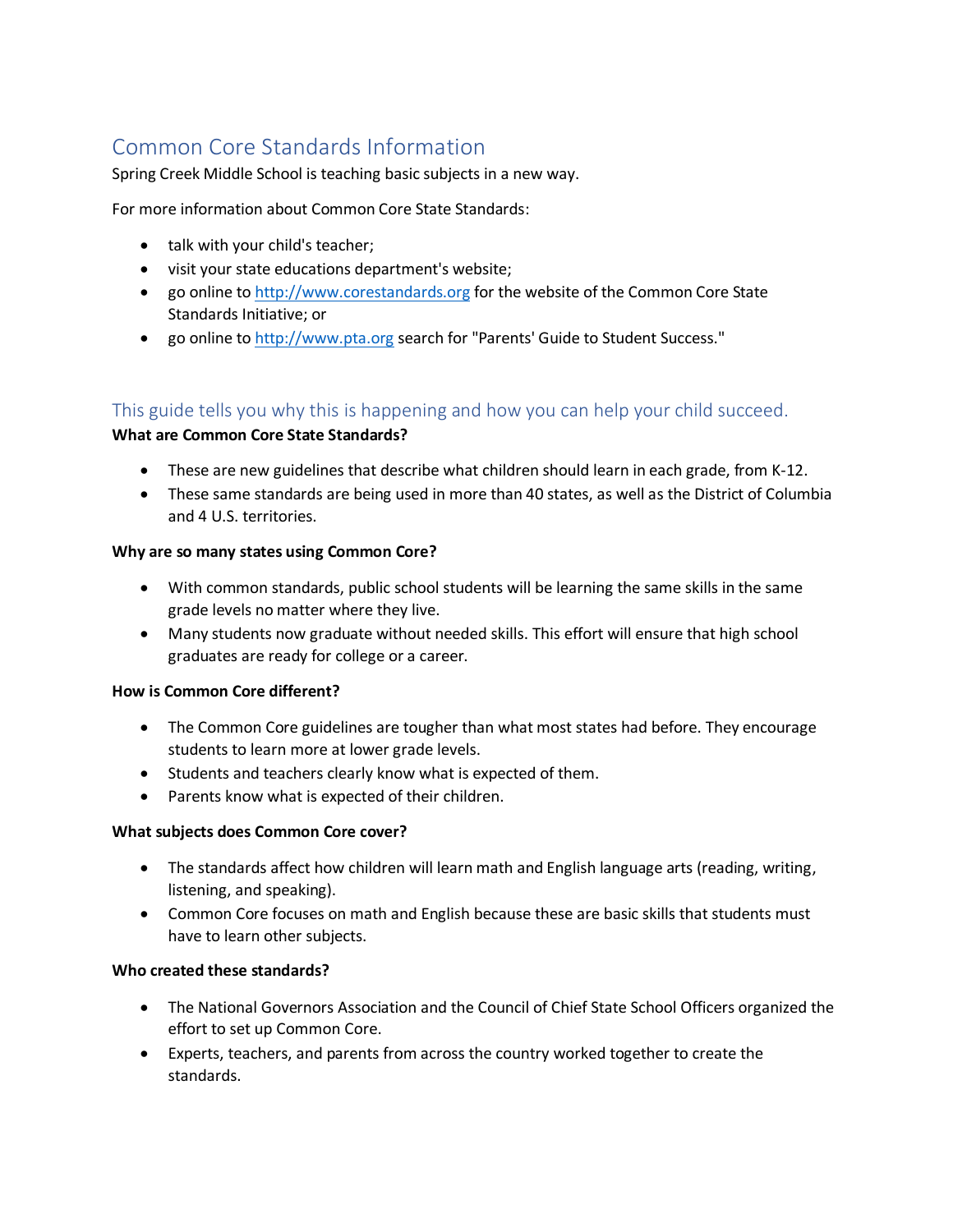## **What is the U.S. government's role in Common Core?**

- The federal government did not create the Common Core guidelines and does not require them.
- Your state chose to adopt Common Core.

## **How will Common Core affect my child?**

- The new standards expect more from your child.
- Students will learn much more, but about fewer topics. This will give them a chance to better understand what is being taught.
- Students will be taught important skills and ideas in earlier grades.

## **Will the standardized tests change?**

Many states will be using new standardized tests in 2014-2015 based on the Common Core guidelines.

## **Does Common Core tell teachers how to teach?**

Common Core spells out what students are expected to know and be able to do at each grade level. It does not tell schools or teacher what to do or what materials to use to meet the learning goals.

# How common core changes math.

# **Approach**

- Teachers will present fewer math topics to student each year, but students will spend time learning these topics better.
- More assignments will be about how math is used in the real world such as in recipes or in building a fence.

#### **Skills**

- Student will have more word problems to work.
- Students will have to show how they solve math problems. They also must be able to explain their thinking and the tools they used to solve the problem. Plus, they must be able to defend their answers.

# **Topics**

- Younger student are expected to learn addition, subtraction, multiplication, division, fractions, and decimals.
- Students will build on these basic math skills and learn new ones as they move to higher grades.

# How common core changes reading.

# **Approach**

- Students will read more nonfiction books and articles about real-world facts. They will read about half nonfiction and half fiction.
- The materials student read may be harder, but more time will be spent in class talking about it.